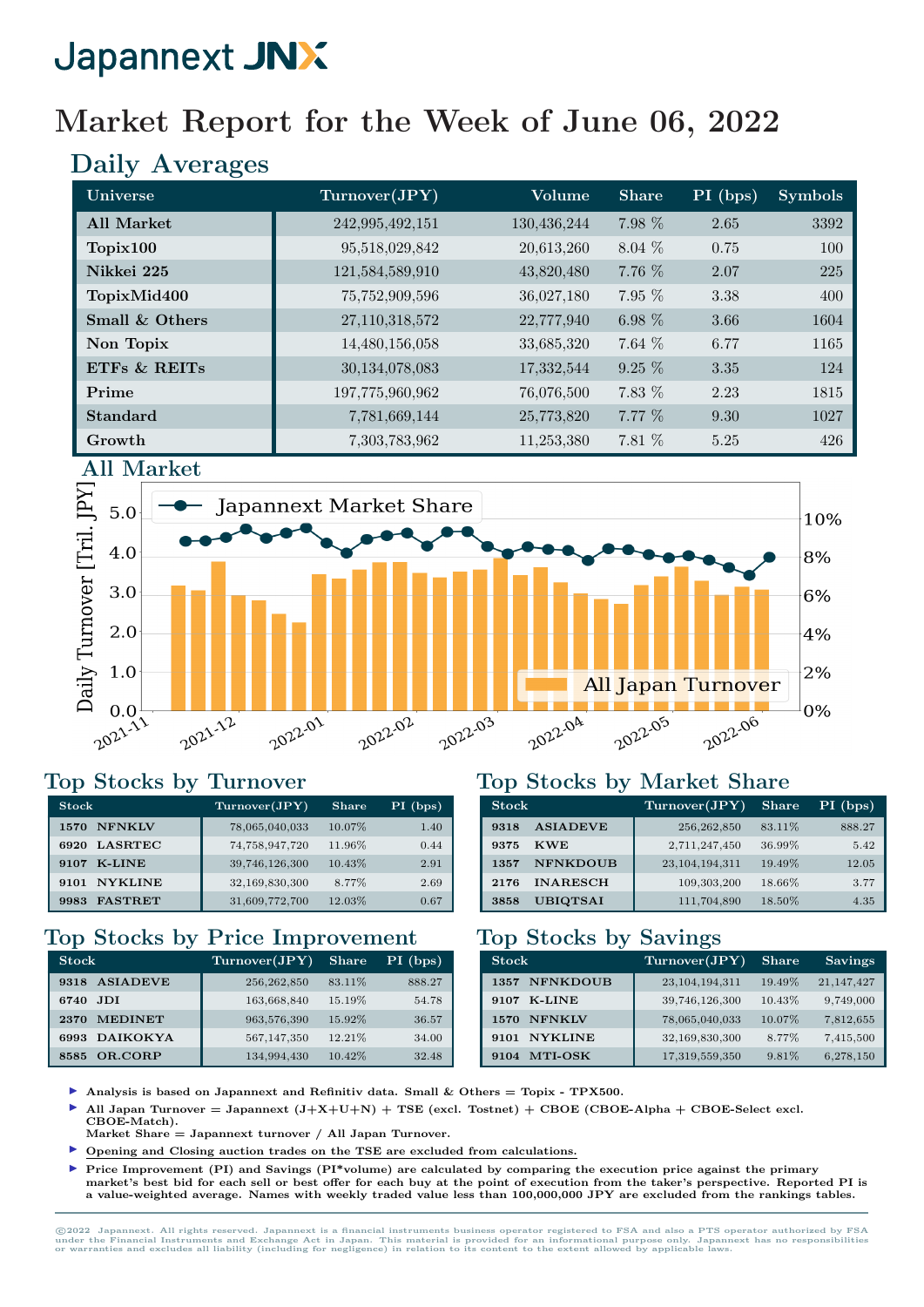## Top 10 Stocks by Turnover

## Topix 100

| <b>Stock</b>            | Turnover(JPY)  | <b>Share</b> | $PI$ (bps) |
|-------------------------|----------------|--------------|------------|
| <b>LASRTEC</b><br>6920  | 74,758,947,720 | 11.96%       | 0.44       |
| <b>FASTRET</b><br>9983  | 31,609,772,700 | 12.03%       | 0.67       |
| <b>SOFTBNKG</b><br>9984 | 27,843,849,270 | 6.92%        | 0.43       |
| <b>TKOELCN</b><br>8035  | 24,991,556,200 | 7.86%        | 0.58       |
| <b>MHI</b><br>7011      | 14,902,145,030 | 9.53%        | 0.55       |
| SONY G<br>6758          | 13,511,989,040 | 9.48%        | 0.98       |
| <b>TOYOTA</b><br>7203   | 12,067,376,660 | 5.91%        | 0.70       |
| <b>NINTEND</b><br>7974  | 10,784,391,800 | 8.46%        | 0.71       |
| <b>KEYENCE</b><br>6861  | 8,959,731,000  | 8.97%        | 0.99       |
| 4661<br>OLC             | 8,827,422,180  | 12.91%       | 0.78       |

#### Small & Others

| <b>Stock</b>            | Turnover(JPY)    | <b>Share</b> | $PI$ (bps) |
|-------------------------|------------------|--------------|------------|
| <b>OSAKATIT</b><br>5726 | 11,987,260,650   | 7.14%        | 1.15       |
| W-SCOPE<br>6619         | 8,346,381,910    | 5.61%        | 1.38       |
| <b>TOHOTIT</b><br>5727  | 7,300,580,500    | 7.66%        | 1.41       |
| <b>RENOVA</b><br>9519   | 5,271,917,240    | 6.21%        | 1.52       |
| MTI-HTC<br>6966         | 4,152,793,900    | 9.29%        | 1.90       |
| IRJ HD<br>6035          | 3,819,317,020    | 8.80%        | 2.21       |
| MIT-MAT<br>1518         | 3, 153, 435, 320 | 7.15%        | 3.29       |
| <b>KWE</b><br>9375      | 2,711,247,450    | 36.99%       | 5.42       |
| MONEX G<br>8698         | 1,792,240,290    | 11.19%       | 5.90       |
| <b>PETROLE</b><br>1662  | 1,749,146,000    | 12.87%       | 4.52       |

#### ETFs & REITs

| <b>Stock</b>            | Turnover(JPY)     | <b>Share</b> | $PI$ (bps) |
|-------------------------|-------------------|--------------|------------|
| <b>NFNKLV</b><br>1570   | 78,065,040,033    | 10.07%       | 1.40       |
| <b>NFNKDOUB</b><br>1357 | 23, 104, 194, 311 | 19.49%       | 12.05      |
| <b>225 BULL</b><br>1579 | 10,275,455,490    | 8.47%        | 1.33       |
| <b>RK 225DI</b><br>1459 | 9,002,739,950     | 16.22%       | 2.99       |
| NKBEAR-2<br>1360        | 8,056,042,034     | 17.13%       | 1.24       |
| <b>RK 225LV</b><br>1458 | 7, 265, 154, 181  | 8.44%        | 1.42       |
| 1366 DW 225DI           | 1,026,920,857     | 17.94%       | 3.32       |
| <b>VIXSHORT</b><br>1552 | 942,175,742       | 7.07%        | 0.56       |
| <b>NFNK225</b><br>1321  | 787,055,748       | 2.52%        | 0.73       |
| <b>WTI ETF</b><br>1671  | 627, 135, 985     | 7.14%        | 4.41       |

### Standard

| <b>Stock</b>            | Turnover(JPY) | Share  | PI (bps) |
|-------------------------|---------------|--------|----------|
| <b>CYBER-S</b><br>3810  | 4,528,439,210 | 7.96%  | 2.74     |
| <b>REMIX</b><br>3825    | 3,098,571,500 | 7.59%  | 4.34     |
| GALA<br>4777            | 2,726,078,890 | 8.63%  | 3.75     |
| <b>SHINWISE</b><br>2437 | 1,370,333,620 | 8.81%  | 3.21     |
| 2702 MCDNALD            | 1,245,046,600 | 14.91% | 6.64     |
| <b>LAOX</b><br>8202     | 1,231,268,350 | 7.59%  | 6.37     |
| <b>CAVE</b><br>3760     | 979,938,090   | 8.89%  | 2.34     |
| TAKATOR.<br>6338        | 923,461,820   | 7.52%  | 1.18     |
| <b>NAMURA</b><br>7014   | 876,429,920   | 6.72%  | 5.94     |
| <b>CHIYODA</b><br>6366  | 788,064,230   | 8.52%  | 6.22     |

## Topix Mid400

| Stock |                 | Turnover(JPY)  | <b>Share</b> | PI (bps) |
|-------|-----------------|----------------|--------------|----------|
| 9107  | <b>K-LINE</b>   | 39,746,126,300 | 10.43%       | 2.91     |
| 9101  | <b>NYKLINE</b>  | 32,169,830,300 | 8.77%        | 2.69     |
| 9104  | <b>MTI-OSK</b>  | 17,319,559,350 | 9.81%        | 4.31     |
| 1605  | <b>INPEX</b>    | 11,321,533,750 | 7.77%        | 1.47     |
| 9501  | <b>TEPCOHD</b>  | 11,012,932,630 | 10.70%       | 5.51     |
| 6532  | <b>BAYCURNT</b> | 8,685,961,500  | 12.83%       | 3.84     |
| 7012  | <b>KHI</b>      | 8,180,361,710  | 6.65%        | 1.88     |
| 6857  | <b>ADVNTST</b>  | 6,821,764,000  | 8.93%        | 3.34     |
| 7211  | <b>MMC</b>      | 5,279,264,150  | 11.36%       | 7.11     |
| 6723  | <b>RENESAS</b>  | 4,749,669,940  | 7.31%        | 1.72     |

## NonTopix

| <b>Stock</b> |                 | Turnover(JPY) | <b>Share</b> | PI (bps) |
|--------------|-----------------|---------------|--------------|----------|
| 3810         | <b>CYBER-S</b>  | 4,528,439,210 | 7.96%        | 2.74     |
| 4385         | <b>MERCARI</b>  | 3,903,854,700 | 4.56%        | 1.15     |
| 3825         | <b>REMIX</b>    | 3,098,571,500 | 7.59%        | 4.34     |
| 5026         | <b>TRIPLEIZ</b> | 2,744,093,130 | $7.09\%$     | 2.71     |
| 4777         | GAT.A           | 2,726,078,890 | 8.63%        | 3.75     |
| 4485         | <b>JTOWER</b>   | 1,766,493,600 | $9.56\%$     | 4.05     |
| 5032         | ANYCOLOR.       | 1,600,990,600 | 12.06%       | 15.37    |
| 4169         | <b>ENCHANGE</b> | 1,594,189,060 | 8.85%        | 3.57     |
| 7359         | <b>TOKYOTSU</b> | 1,484,788,190 | 8.74%        | 2.57     |
| 2437         | <b>SHINWISE</b> | 1,370,333,620 | 8.81\%       | 3.21     |

#### Prime

| <b>Stock</b> |                 | Turnover(JPY)  | <b>Share</b> | $PI$ (bps). |
|--------------|-----------------|----------------|--------------|-------------|
| 6920         | <b>LASRTEC</b>  | 74,758,947,720 | 11.96%       | 0.44        |
| 9107         | <b>K-LINE</b>   | 39,746,126,300 | 10.43%       | 2.91        |
| 9101         | <b>NYKLINE</b>  | 32,169,830,300 | 8.77%        | 2.69        |
| 9983         | <b>FASTRET</b>  | 31,609,772,700 | 12.03%       | 0.67        |
| 9984         | <b>SOFTBNKG</b> | 27,843,849,270 | 6.92%        | 0.43        |
| 8035         | <b>TKOELCN</b>  | 24,991,556,200 | 7.86%        | 0.58        |
| 9104         | <b>MTI-OSK</b>  | 17,319,559,350 | 9.81%        | 4.31        |
| 7011         | MHI             | 14,902,145,030 | 9.53%        | 0.55        |
| 6758         | SONY G          | 13,511,989,040 | 9.48%        | 0.98        |
| 7203         | <b>TOYOTA</b>   | 12,067,376,660 | 5.91%        | 0.70        |

#### Growth

| <b>Stock</b> |                 | Turnover(JPY) | <b>Share</b> | $PI$ (bps) |
|--------------|-----------------|---------------|--------------|------------|
| 5026         | <b>TRIPLEIZ</b> | 2,744,093,130 | 7.09%        | 2.71       |
| 4485         | <b>JTOWER</b>   | 1,766,493,600 | 9.56%        | 4.05       |
| 5032         | ANYCOLOR.       | 1,600,990,600 | 12.06%       | 15.37      |
| 4169         | <b>ENCHANGE</b> | 1,594,189,060 | 8.85%        | 3.57       |
| 7359         | <b>TOKYOTSU</b> | 1,484,788,190 | 8.74%        | 2.57       |
| 4575         | <b>CANBAS</b>   | 1,125,784,350 | 5.48%        | 4.85       |
| 4194         | <b>VISIONAL</b> | 1,108,021,500 | 10.21%       | 4.03       |
| 7342         | <b>WEALTHNV</b> | 1,103,254,370 | $6.80\%$     | 1.25       |
| 4478         | <b>FREEE</b>    | 971,454,700   | 9.17%        | 4.30       |
| 2370         | <b>MEDINET</b>  | 963,576,390   | 15.92%       | 36.57      |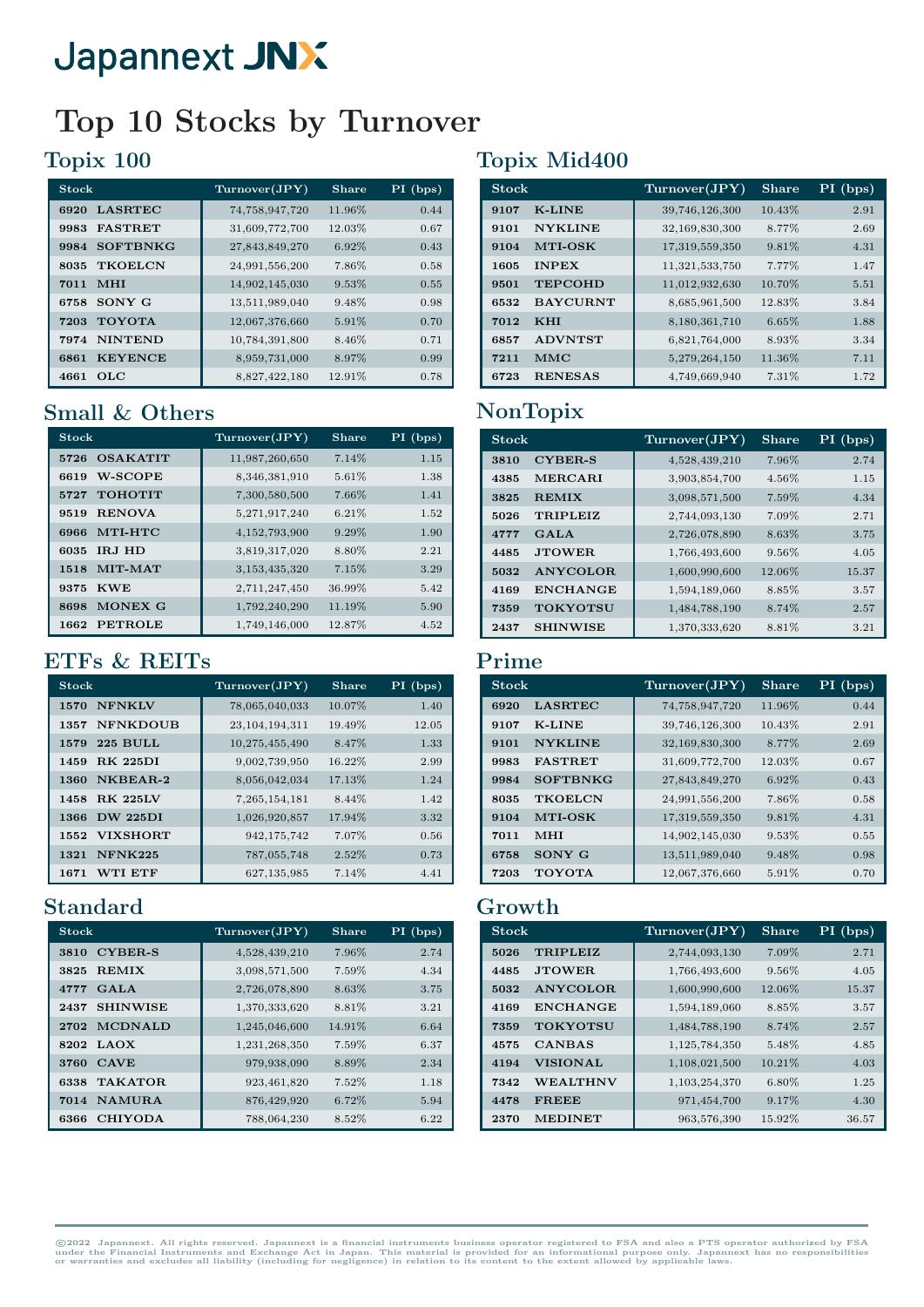## Top 10 Stocks by Market Share

## Topix 100

| <b>Stock</b>            | <b>Share</b> | Turnover(JPY)  | $PI$ (bps) |
|-------------------------|--------------|----------------|------------|
| $_{\rm OLC}$<br>4661    | 12.91%       | 8,827,422,180  | 0.78       |
| <b>SECOM</b><br>9735    | 12.41%       | 1,673,395,320  | 1.86       |
| <b>BANNAMHD</b><br>7832 | 12.24%       | 2,253,098,600  | 1.24       |
| <b>FUJITSU</b><br>6702  | 12.05%       | 4,964,724,390  | 0.95       |
| <b>FASTRET</b><br>9983  | 12.03%       | 31,609,772,700 | 0.67       |
| <b>LASRTEC</b><br>6920  | 11.96%       | 74,758,947,720 | 0.44       |
| <b>DAIKINI</b><br>6367  | 11.08%       | 7,927,240,380  | 0.80       |
| <b>FANUC</b><br>6954    | 10.99%       | 7,286,228,950  | 0.85       |
| ASA-KSI<br>3407         | 10.82%       | 1,122,674,780  | 1.40       |
| <b>NITORIHD</b><br>9843 | 10.40%       | 2,663,165,810  | 1.16       |

## Small & Others

| <b>Stock</b>             | Share  | Turnover(JPY) | PI (bps) |
|--------------------------|--------|---------------|----------|
| <b>KWE</b><br>9375       | 36.99% | 2,711,247,450 | 5.42     |
| <b>JDI</b><br>6740       | 15.19% | 163,668,840   | 54.78    |
| <b>SKYPER J</b><br>9412  | 14.08% | 301,506,190   | 6.28     |
| <b>KYORIMT</b><br>9616   | 13.36% | 1,060,363,600 | 5.87     |
| <b>NSTEELTR.</b><br>9810 | 13.07% | 113,340,600   | 6.84     |
| <b>PETROLE</b><br>1662   | 12.87% | 1,749,146,000 | 4.52     |
| <b>JMDC</b><br>4483      | 11.65% | 887, 107, 700 | 5.98     |
| <b>SIBAURA</b><br>6590   | 11.60% | 951,531,800   | 2.66     |
| <b>HEIWARE</b><br>8803   | 11.43% | 258,955,150   | 4.14     |
| $M&A$ CAP<br>6080        | 11.24% | 158,614,750   | 5.62     |

## ETFs & REITs

| <b>Stock</b>            | <b>Share</b> | Turnover(JPY)     | $PI$ (bps) |
|-------------------------|--------------|-------------------|------------|
| <b>NFNKDOUB</b><br>1357 | 19.49%       | 23, 104, 194, 311 | 12.05      |
| <b>DW 225DI</b><br>1366 | 17.94%       | 1,026,920,857     | 3.32       |
| NKBEAR-2<br>1360        | 17.13%       | 8,056,042,034     | 1.24       |
| <b>RK 225DI</b><br>1459 | 16.22%       | 9,002,739,950     | 2.99       |
| JHR.<br>8985            | 13.70%       | 446,525,560       | 4.76       |
| TPXBEAR2<br>1356        | 12.61%       | 204,827,374       | 1.63       |
| <b>NFNKLV</b><br>1570   | 10.07%       | 78,065,040,033    | 1.40       |
| <b>INV</b><br>8963      | 9.94%        | 474,615,065       | 4.02       |
| <b>HOSINORR</b><br>3287 | $9.00\%$     | 185,705,600       | 2.52       |
| <b>DW 225LV</b><br>1365 | 8.85%        | 573, 335, 755     | 1.47       |

## Standard

| <b>Stock</b>            | <b>Share</b> | Turnover(JPY) | $PI$ (bps) |
|-------------------------|--------------|---------------|------------|
| <b>ASIADEVE</b><br>9318 | 83.11%       | 256, 262, 850 | 888.27     |
| <b>INARESCH</b><br>2176 | 18.66%       | 109,303,200   | 3.77       |
| <b>UBIQTSAI</b><br>3858 | 18.50%       | 111,704,890   | 4.35       |
| CAICA D<br>2315         | 15.70%       | 104,448,600   | 11.09      |
| <b>MCDNALD</b><br>2702  | 14.91%       | 1,245,046,600 | 6.64       |
| <b>ASIAGTHD</b><br>1783 | 13.41%       | 204,838,910   | 32.23      |
| <b>DAIKOKYA</b><br>6993 | 12.21%       | 567,147,350   | 34.00      |
| 8572 ACOM               | 12.16%       | 330,991,730   | 10.94      |
| <b>SEPTENHD</b><br>4293 | 11.40%       | 232,991,320   | 5.18       |
| <b>ORACLEJ</b><br>4716  | 11.40%       | 751,246,600   | 5.18       |

## Topix Mid400

| <b>Stock</b> |                 | Share  | Turnover(JPY) | PI (bps) |
|--------------|-----------------|--------|---------------|----------|
| 6134         | <b>FUJICORP</b> | 15.92% | 479,169,910   | 2.15     |
| 6465         | <b>HOSIZAKI</b> | 14.86% | 781,239,300   | 4.88     |
| 3088         | <b>MATUCOCO</b> | 14.18% | 1,478,244,600 | 6.06     |
| 6417         | <b>SANKYOP</b>  | 14.18% | 483,293,950   | 4.28     |
| 3289         | <b>TOKYUFHD</b> | 13.41% | 1,300,551,720 | 5.18     |
| 1893         | <b>P-OCEAN</b>  | 13.10% | 393,842,170   | 4.64     |
| 6532         | <b>BAYCURNT</b> | 12.83% | 8,685,961,500 | 3.84     |
| 9602         | <b>TOHO MV</b>  | 12.78% | 505,040,500   | 6.22     |
| 4902         | <b>KONICAM</b>  | 12.71% | 1,433,609,970 | 7.01     |
| 6361         | <b>EBARA</b>    | 12.28% | 1,740,671,900 | 5.67     |

## NonTopix

| <b>Stock</b> |                 | <b>Share</b> | Turnover(JPY) | $PI$ (bps) |
|--------------|-----------------|--------------|---------------|------------|
| 9318         | <b>ASIADEVE</b> | 83.11%       | 256, 262, 850 | 888.27     |
| 2176         | <b>INARESCH</b> | 18.66%       | 109,303,200   | 3.77       |
| 3858         | <b>UBIQTSAI</b> | 18.50%       | 111,704,890   | 4.35       |
| 6195         | <b>HOPE</b>     | 17.93%       | 197,751,900   | 9.13       |
| 2370         | <b>MEDINET</b>  | 15.92%       | 963,576,390   | 36.57      |
| 2315         | CAICA D         | 15.70%       | 104,448,600   | 11.09      |
| 2702         | <b>MCDNALD</b>  | 14.91%       | 1,245,046,600 | 6.64       |
| 3936         | <b>GLOBALWA</b> | 14.20%       | 237,715,800   | 5.66       |
| 4597         | <b>SOLASIA</b>  | 13.93%       | 163,372,940   | 30.07      |
| 7373         | <b>AIDMA HD</b> | 13.93%       | 124, 137, 020 | 2.63       |

#### Prime

| <b>Stock</b>            | <b>Share</b> | Turnover(JPY) | $PI$ (bps) |
|-------------------------|--------------|---------------|------------|
| <b>KWE</b><br>9375      | 36.99%       | 2,711,247,450 | 5.42       |
| <b>FUJICORP</b><br>6134 | 15.92%       | 479,169,910   | 2.15       |
| <b>JDI</b><br>6740      | 15.19%       | 163,668,840   | 54.78      |
| <b>HOSIZAKI</b><br>6465 | 14.86%       | 781,239,300   | 4.88       |
| <b>MATUCOCO</b><br>3088 | 14.18%       | 1,478,244,600 | 6.06       |
| <b>SANKYOP</b><br>6417  | 14.18%       | 483,293,950   | 4.28       |
| <b>SKYPER J</b><br>9412 | 14.08%       | 301,506,190   | 6.28       |
| <b>TOKYUFHD</b><br>3289 | 13.41%       | 1,300,551,720 | 5.18       |
| <b>KYORIMT</b><br>9616  | 13.36%       | 1,060,363,600 | 5.87       |
| <b>P-OCEAN</b><br>1893  | 13.10%       | 393,842,170   | 4.64       |

### Growth

| <b>Stock</b> |                 | Share  | Turnover(JPY) | $PI$ (bps) |
|--------------|-----------------|--------|---------------|------------|
| 6195         | <b>HOPE</b>     | 17.93% | 197,751,900   | 9.13       |
| 2370         | <b>MEDINET</b>  | 15.92% | 963,576,390   | 36.57      |
| 3936         | <b>GLOBALWA</b> | 14.20% | 237,715,800   | 5.66       |
| 4597         | <b>SOLASIA</b>  | 13.93% | 163,372,940   | 30.07      |
| 7373         | <b>AIDMA HD</b> | 13.93% | 124, 137, 020 | 2.63       |
| 3914         | $JIG-SAW$       | 12.81% | 423,668,800   | 4.64       |
| 6521         | <b>OXIDE</b>    | 12.50% | 110,764,300   | 3.67       |
| 7133         | <b>HYUGAPRI</b> | 12.17% | 137,880,800   | 4.02       |
| 5032         | ANYCOLOR.       | 12.06% | 1,600,990,600 | 15.37      |
| 4480         | <b>MEDLEY</b>   | 11.36% | 504,435,120   | 1.64       |